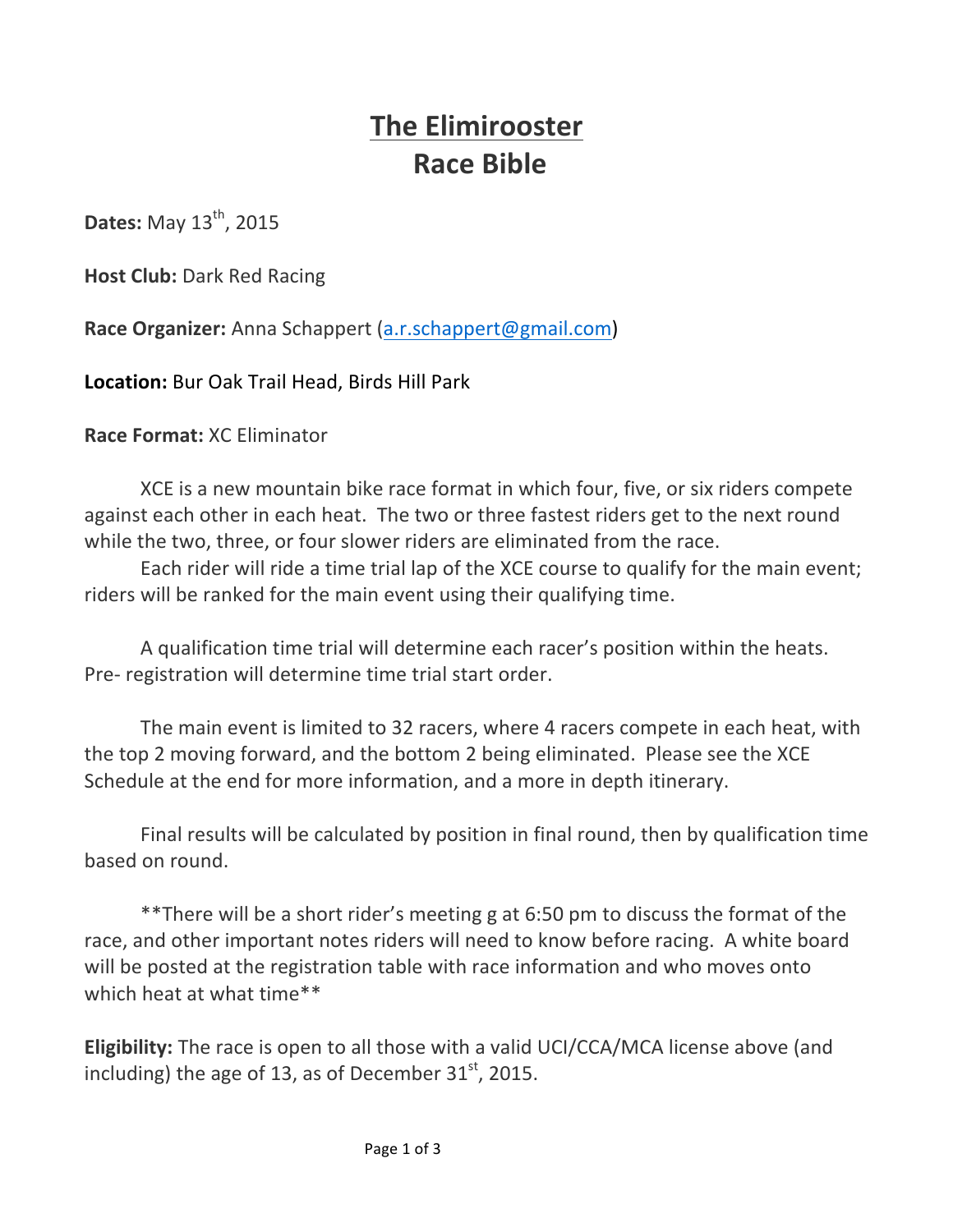**Race Category:** Open 13+ Men and Women combined.

### **Itinerary:**

- Sign In:  $5:30 6:15$  pm
- Individual Time Trial for placement. 6:30 pm
- Race Heats:  $6:45 9:00$  pm
- Award: 9:15 pm

**Registration:** Registration is limited to 32 participants, Pre-registration is highly encouraged to ensure your spot, walk ups are welcome so long as the 32 spots have not been filled. 

Please register:

http://splitz.ca/collections/cycling-events/products/may-13-2015-xce-eliminator-race

Opens: May  $5^{th}$ , 2015 Closes: June  $12<sup>th</sup>$  at 11:59 pm, or when space is no longer available.

**Cost:** Pre- registration: 12.50\$ Walk Up: 20\$

**Prizes: COLD HARD CASH \$\$KA-CHING\$\$**  $305 - 1^{st}$  $205 - 2^{nd}$  $105 - 3^{rd}$ 

## **Race Course:**

The course is less than 1000 meters and includes hills, pavement, double track, and single track.

## **Eliminator Specific Regulations:**

1. Intentional contact by pushing, pulling or other means, which causes another competitor to slow down, fall or exit the course is not allowed and results in disqualification (DSQ) of the originator.